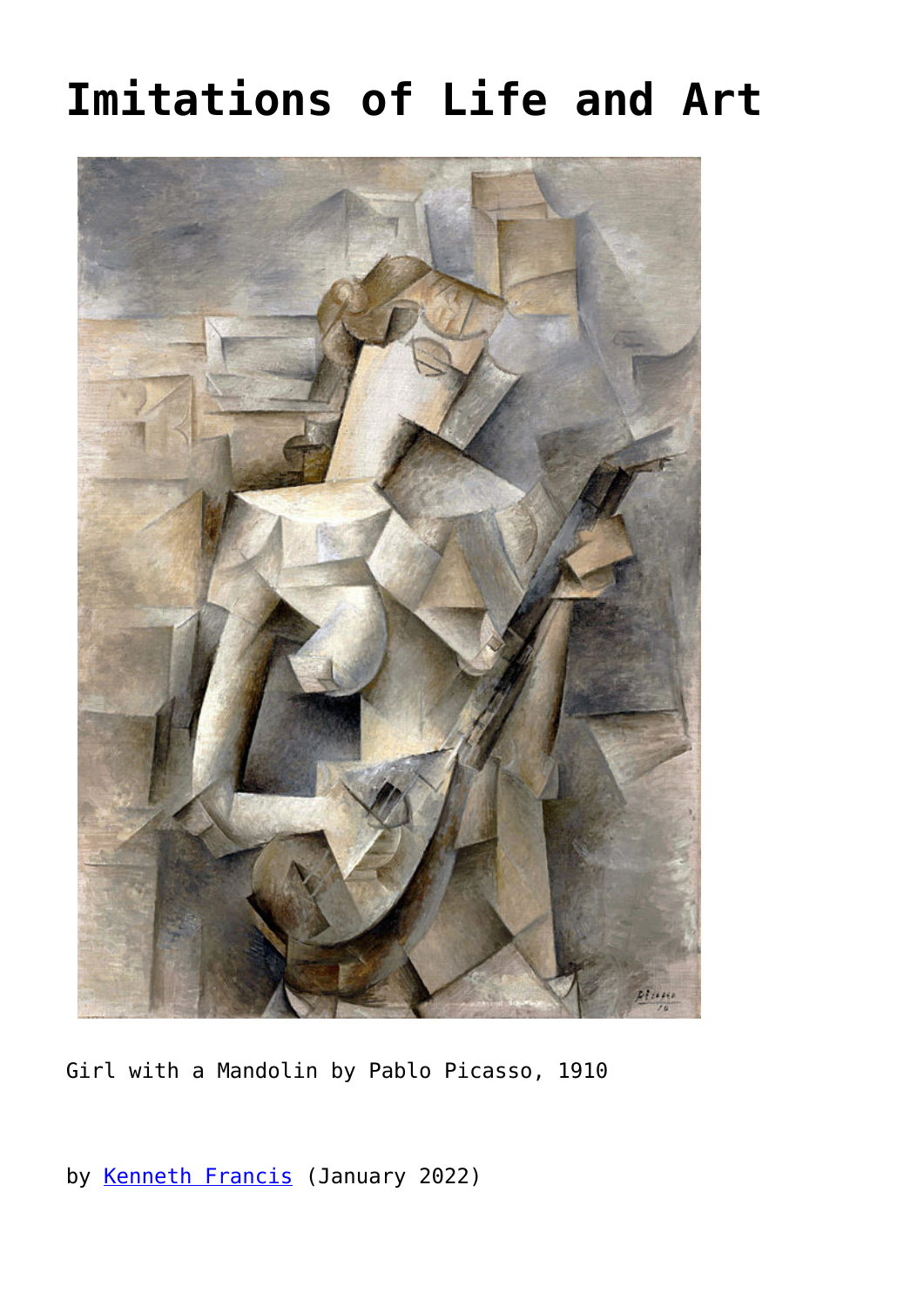A few years ago, while on vacation in Portugal, I got talking to an American couple one evening while having dinner alfresco. Both Americans were sixty-something medical doctors and they reminded me of characters in a scene from the 1970s' British TV hit comedy, *Fawlty Towers*.

In the scene, a middle-aged married couple (male psychiatrist and female pediatrician) visit the Fawlty Towers' hotel and all hell breaks loose when the ultra-prudish hotel manager, Basil, misinterprets, out of context, the psychiatrist's pleasantries, believing he is prying into his sexual life. He also suspects a playboy guest has sneaked his girlfriend into his room. Such an occurrence didn't happen over our dinner in Portugal, but introducing themselves reminded me of the hilarious sitcom.

I was also reminded of another *Fawlty Towers'* scene (which I'll come to later) in which German guests arrive at the hotel and mayhem ensues when a concussed Basil goes crazy. But to return to the couple in Portugal, we got talking about the occasional struggles of heterosexual relationships, in terms of *viva la difference* and how we complement each other, despite the battle of the sexes.

We laughed when I told them about certain traits of my partner and how she, in an endearing way, is 'she who must be obeyed', to which the male doctor said: "Oh, so it's universal?" He, too, could empathize with the well-meaning dictates of the female of the species who is usually more organized and pragmatically manage the home more efficiently as well as dealing with most domestic matters. However, I told them that I always get to say the last two words at the end of an argument: "Yes, dear."

But in terms of life imitating art, as mentioned above, I recall another *Fawlty Towers'* episode called, 'The Germans', in which I perceived the first half of the show a snapshot, metaphor microcosm of an everyman living with his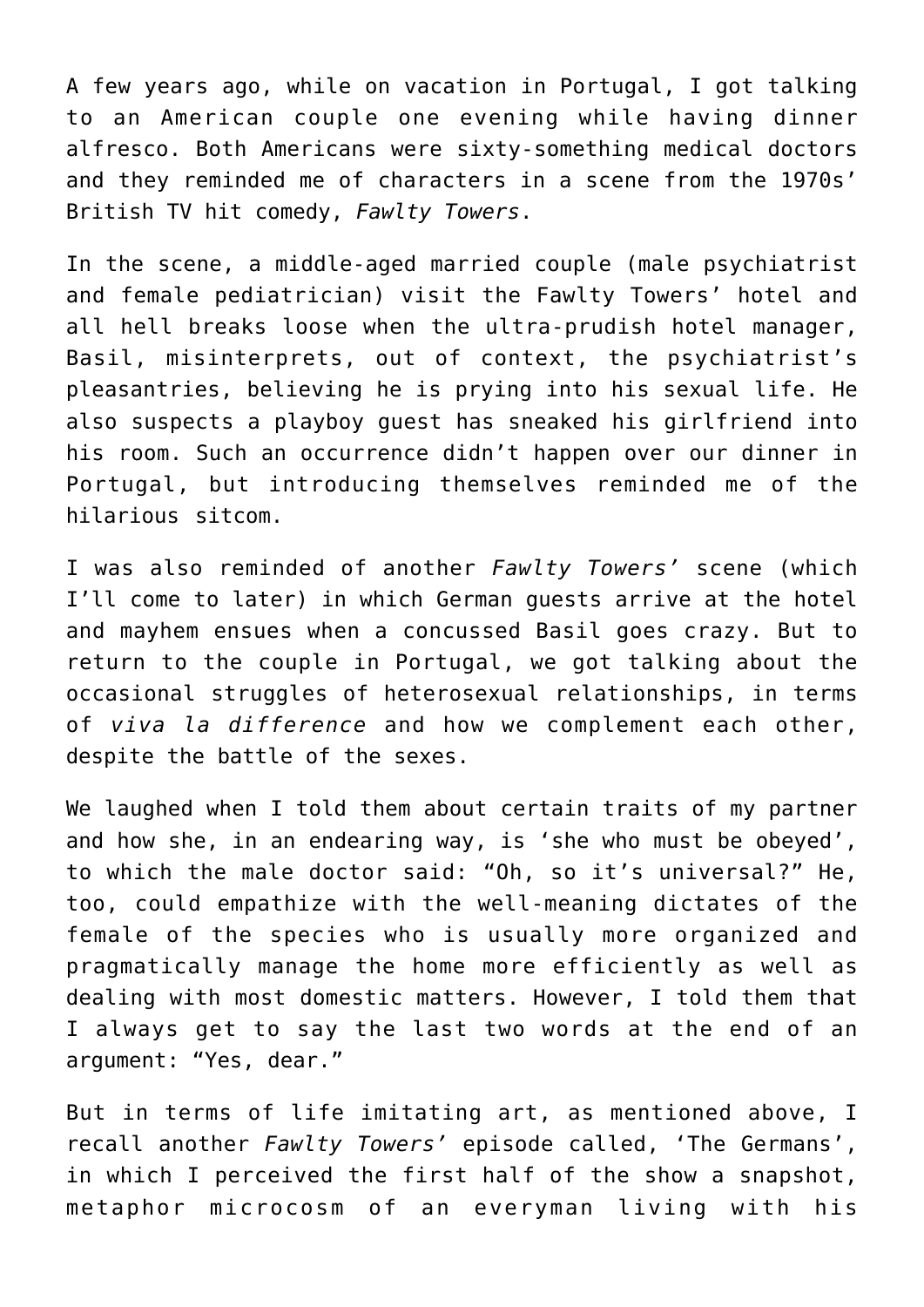wife/partner.

During the episode, Basil's wife, Sybil, is in hospital and she rings Basil many times to remind him to carry out several tasks to the hotel, including hanging a stuffed moose's head on the wall. Sybil's constant reminders drive Basil crazy, when suddenly, a series of events cause chaos at the hotel, including a fire in the kitchen, culminating with the moose's head falling off the wall, hitting Basil on the head and knocking him unconscious.

I told the couple about this episode and they agreed, lightheartedly, on the similarity of dictates, petty arguments and situations in their own domestic co-habitation and how life sometimes imitates art – without the moose's head, of course!

In the movie *Niagara* (1953), a young couple of newlyweds decide to visit the great waterfall for their honeymoon, where nature and life seem to imitate art. While there, they meet an older couple plagued with a deluge of marital infidelity and financial problems. Talking to the newlyweds who he meets, George (played by Joseph Cotton), says of the Falls:

"Let me tell you something. You're young, you're in love. Well, I'll give you a warning. Don't let it get out of hand, like those falls out there. Up above… d'you ever see the river up above the falls? It's calm, and easy, and you throw in a log, it just floats around. Let it move a little further down and it gets going faster… Why should the Falls drag me down at 5 o'clock in the morning? To me [to show me] how big they are and how small I am? To remind me they can get along without any help? …"

The scene would've worked better without George spelling out the metaphor, but Hollywood probably included it for the benefit of the groundlings. On a grander scale cinematically, it's been said in some reviews of the movie *The Godfather*,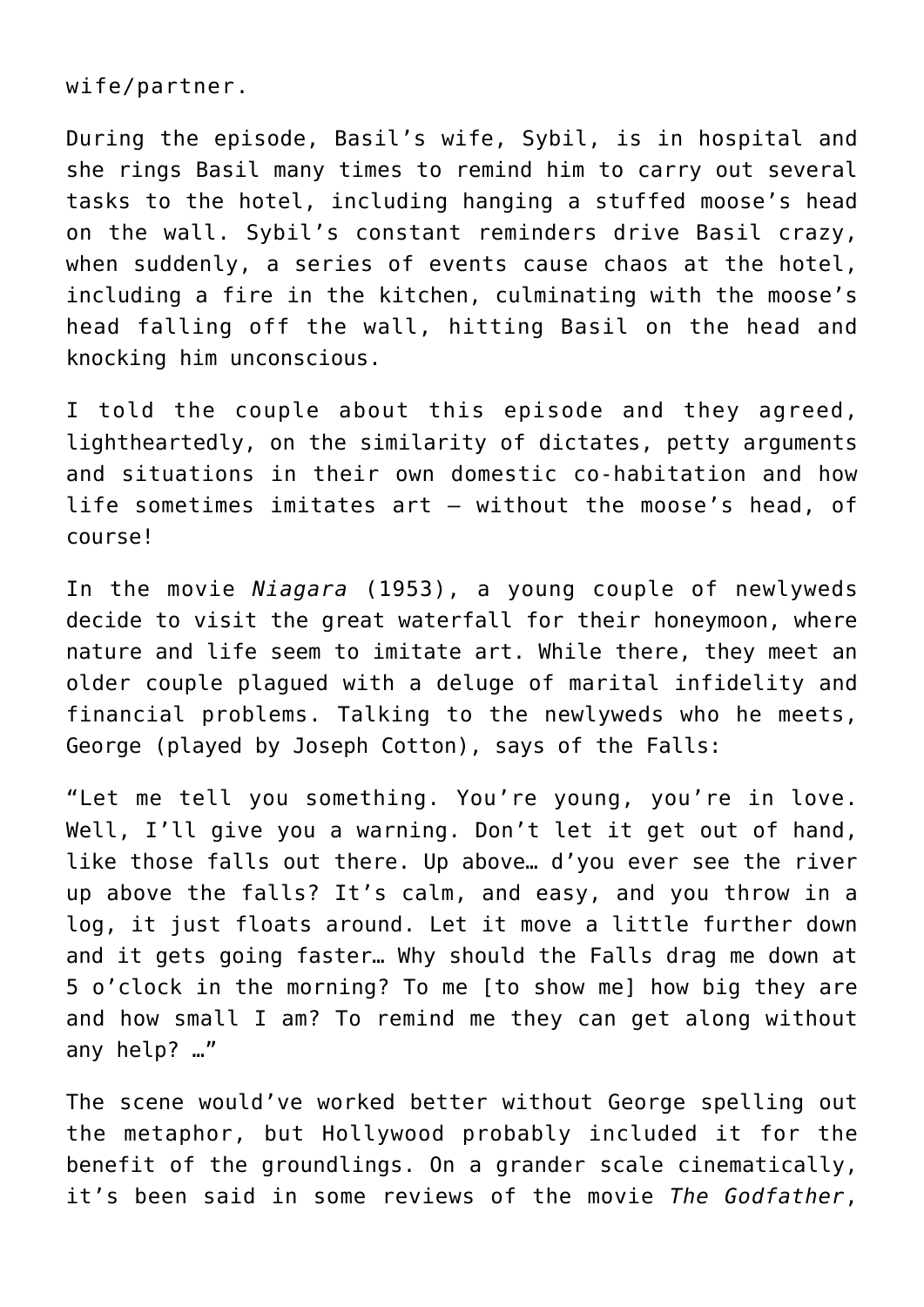that the classic film is an insightful sociological study of how the world works. Scenes of violence, power, corruption and crime in America permeate the plot, with the 'honorable' crime family serving as a metaphor for the way business is conducted in capitalistic society, profit-making corporations and politics.

Another movie where life imitates art, is *Rosemary's Baby* (1968), a Roman Polanski film about a pregnant woman who fears her husband has signed a pact with a Satan-worshipping cult, offering her unborn child as a sacrifice in their rituals.

Coincidently, some events in the movie played out to some degree in reality, when Polanski's pregnant wife, Sharon Tate, was, in 1969, ritualistically murdered in her home by members of the Manson Family cult.

The overall themes of *Rosemary's Baby* are conspiracy and evil; thus, it details the torment of a young pregnant woman who finds herself manipulated by a coven of high-society witches and warlocks at a New York City apartment block. This satanic elite, mostly elderly 'pillars of society' (doctors, theatregoers, etc) don't want Rosemary asking any questions or doing any research on them or their motives.

The evil coven in sheep's clothing, who want to see Rosemary in lockdown and keeping socially distanced from her friends, keep telling her what's best for her health. (SPOILER ALERT!) When she discovers her own doctor is one of them, she rings another medic, Dr Hill, from a street phonebooth. She says: 'Please, let me talk to you… They will be looking for me. There is a plot. I know that sounds crazy, doctor, and you you're probably thinking, My God, this poor girl has completely flipped, but I haven't flipped, doctor, I swear by all the saints I haven't. There are plots against people, aren't there?'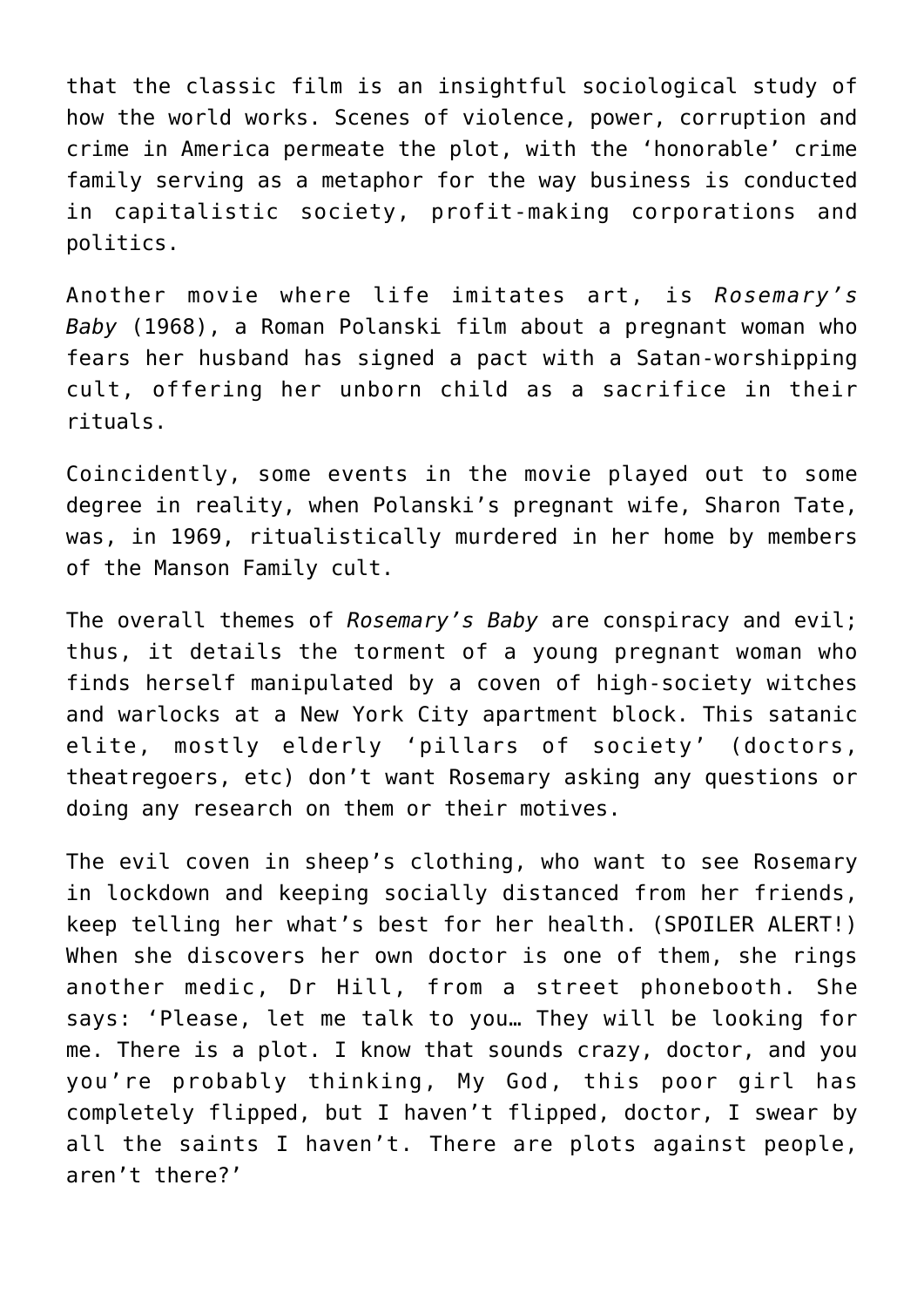To which Dr Hill, who's also involved in the conspiracy, replies: 'Yes, I suppose there are.*'* Rosemary is eventually forced against her will to get a needle jabbed into her arm in order to control her.

In the movie, *Invasion of the Body Snatchers* (1956), most of the population of a town is replaced by obedient, zombie-type alien duplicates, similar to today's hypochondriacs hysterically pointing at, and shouting at, healthy people in stores demanding they wear a facemask.

Aside from movies, in literature, perhaps one of the most tragic cases of life imitating art is a 1898 novella called *Futility* (*'The Wreck of the Titan*', by Morgan Robertson). This story is about a massive, luxurious ocean liner that strikes an iceberg, killing almost everyone on board. Published 14 years before the doomed Titanic voyage, the liner in *Futility* has many parallels with the former ship's size, capacity, geographical location, month of tragedy, etc.

Then there's life imitating nature. In a co-habiting relationship, a domestic argument, or a time of turbulent events, can resemble a storm: Starting of slowly then reaching a crescendo before dying down again to a calm situation.

The concept of life imitating art, goes all the way back to ancient Greece in the writings of Plato and Aristotle, culminating and made popular in Oscar Wilde's 1889 essay *The Decay of Lying, where he* claims that "Life imitates art far more than art imitates life."

In buildings, I've often wondered do the biomimetic designs in architecture imitate the biographical residue of past memories in the architectures' psyches, thus, manifest in the design of such structures. I'm not suggesting the designer of Sydney Opera House was, as a child, forced to dry crockery and stack them in the dish-holder while his mother sung 'Un Bel Di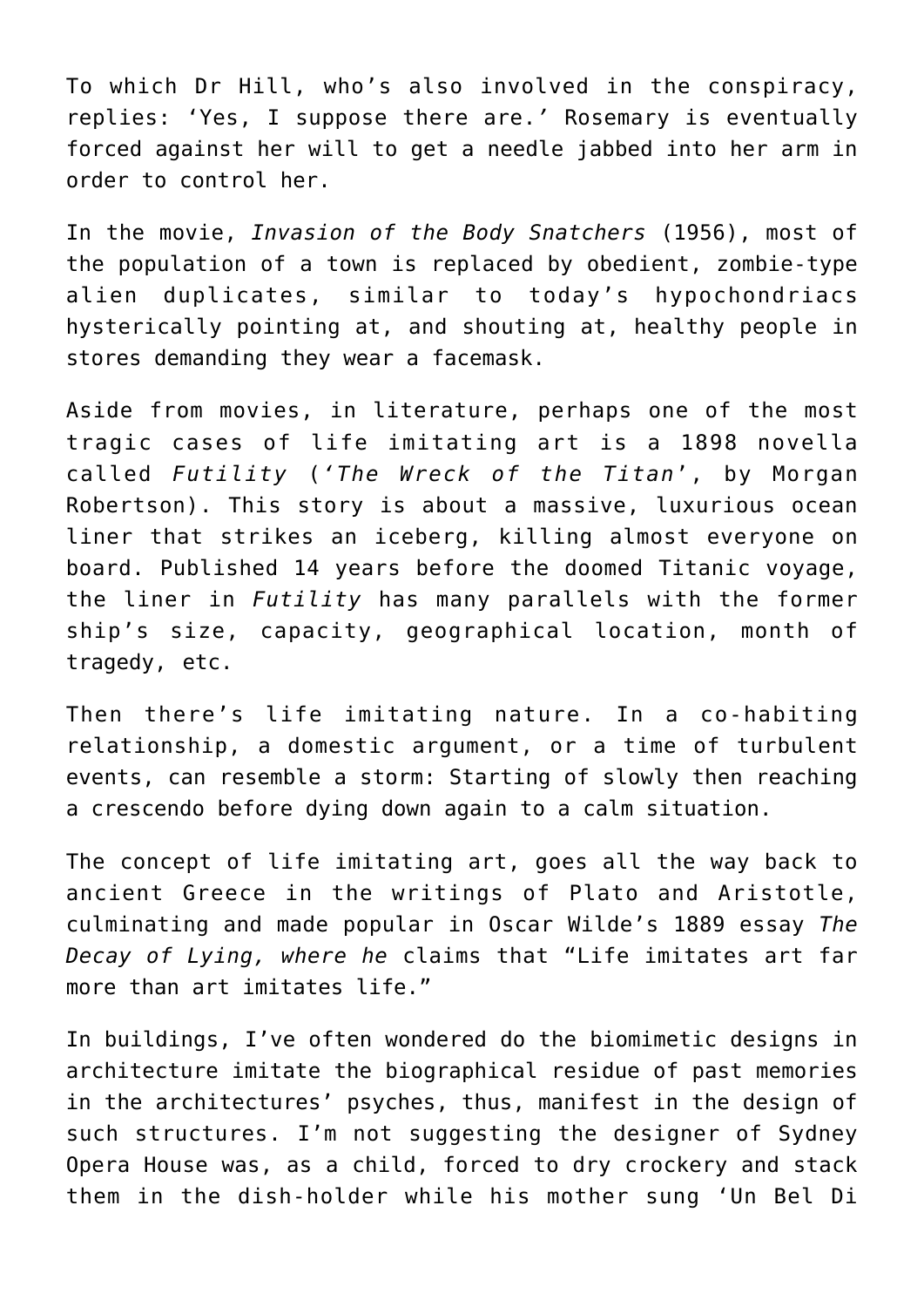Vedremo' from *Madam Butterfly*, but in less-appealing structures where the spectacle of Brutalist monstrosities elsewhere makes one wonder is there some kind of subconscious architectural revenge on a city's streetscape where ugliness is promoted with great gusto.

There's no doubt some architects are inspired and imitate nature in their work. One example of many is the 30 St Mary Axe in London. This 590ft building, designed by Norman Foster, is informally known as 'the Gherkin' because of its shape, despite being modeled after the Venus' flower basket sea sponge. Instead of filtering water through its surface, the building filters air to reduce the need for air-conditioning. And despite being an eyesore in my opinion, many other buildings worldwide make use of similar techniques based on imitating the giant mounds built by termites.

Finally, what about biological nature imitating the Spiritual, or at least hinting at it? There's a cell(s) in our bodies called the laminin that is shaped like a cross. Some Christians have referred to it as the 'fingerprint of the Creator'. It has many functions, but is primarily a protein that provides support and attachment for cells inside organs, a kind of 'glue', if you will, that holds our bodies together. Colossians 1:17 tells us: 'He is before all things, and in Him all things hold together.'

## **[Table of Contents](https://www.newenglishreview.org/)**

**Kenneth Francis** is a Contributing Editor at *New English Review*. For the past 20 years, he has worked as an editor in various publications, as well as a university lecturer in journalism. He also holds an MA in Theology and is the author of [The Little Book of God, Mind, Cosmos and Truth \(](http://stpauls.org.uk/9781910365250-the-little-book-of-god-mind-cosmos-and-truth-kenneth-francis.html)St Pauls Publishing) and, most recently, *[The Terror of Existence: From](https://smile.amazon.com/Terror-Existence-Ecclesiastes-Theatre-Absurd-ebook/dp/B07JRGHCB3/ref=sr_1_1?ie=UTF8&qid=1545663347&sr=8-1&keywords=terror+of+existence)*